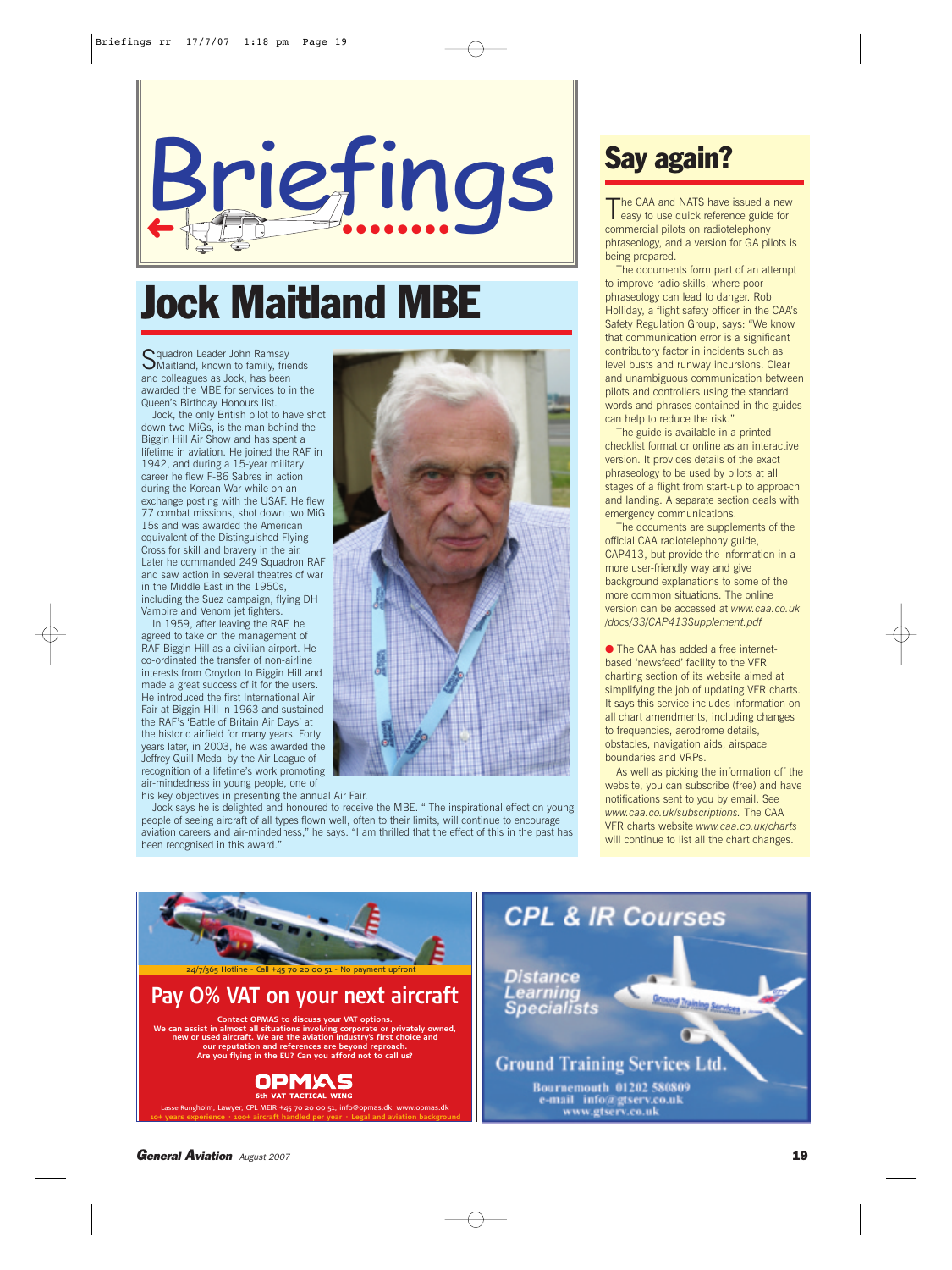### Cirrus unveils The-Jet

*Cirrus has unveiled its 'The-Jet' design to a handful of potential customers who have paid \$100,000 options on the VLJ. The shroud of secrecy – even Cirrus employees not directly involved in the project had never seen the aircraft – was lifted in June when the keenly anticipated aircraft saw the light of day at the company's headquarters in Duluth, Minnesota. Cirrus says that like the SR22, The-Jet is designed to be owner-flown and will feature the ballistic*

*recovery parachute. Cirrus co-founder Dale Klapmeier said: "We are in the early design and development phase and didn't want to limit ourselves in any way. It is important that any data we release is absolutely accurate. We can confirm that The-Jet will be powered by a lightweight Williams engine that will give the aircraft great utility, economy and simplicity." The aircraft is expected to cruise at more than 300 knots at FL250 and to have a range in* 

*excess of 1000 nm.*

## Women in Aviation conference

Jennifer Murray, who this year achieved her<br>third world record when she and co-pilot third world record when she and co-pilot Colin Bodill became the first people to fly around the world across the Poles in a helicopter, is to speak about her adventures at the third Aviation and Women in Europe Conference at Gatwick in September.

Jennifer joins an impressive line-up of speakers, including Gretchen Burrett, the first female Director of Safety at National Air Traffic Services, Judith Moreton, Managing Director of Bombardier Skyjet International, and Jo Salter, Britain's first combat RAF pilot. Bristow pilot Maroljn de Greef, who was involved in a dramatic search and rescue operation last year when the controls of her helicopter jammed, will also be making a presentation.

Jennifer's historic flight covered more than 32,000 nautical miles through 26 countries and took 171 days to complete. Her first attempt in 2003 ended when their helicopter crashed not far from the South Pole in a

whiteout, injuring both pilots.

The Aviation and Women in Europe conference, which takes place at the four-star Copthorne London Gatwick Hotel, includes visits to the Air Accident Investigation Branch and FlightSafety Training Centre at Farnborough, a welcoming reception at the House of Lords, and an optional day-long visit to the RAFA Air Show at Shoreham. Bookings can be made through the Aviation and Women in Europe website, www.aweu.org.

Aviation and Women in Europe is the European Chapter of Women in Aviation, the world's largest and most important organisation for women involved in aviation *(www.wai.org*). ■

#### Moth bursary

James Hanson, from Barnsley, West Yorkshire, has won the Fiona McKay Flying<br>J Bursary presented by the de Havilland Educational Trust, which will allow him Bursary presented by the de Havilland Educational Trust, which will allow him to convert onto the Tiger Moth at Cambridge Flying Group. The award covers the cost of ten hours flying.

James was one of five candidates shortlisted for interview and a flying assessment in a Tiger Moth at Cambridge in May. Stuart McKay, secretary of the Trust, says: "The enthusiasm and aptitude exhibited by all five candidates was very evident and the task of choosing a winner was extremely difficult. I wish we could have funded all five.

James Hanson, 21, works at Sheffield City Airport. He got his PPL at Yorkshire Flight Training and in 2002 became a C Category Qualified Gliding Instructor with No 642 Volunteer Gliding Squadron at RAF Linton-on-Ouse. He has a share in an Evans VP1 at Breighton.

● Air Marshal Ian Macfadyen CB OBE has agreed to become Patron of the de Havilland Educational Trust. He learned to fly on the Tiger at West London Aero Club, White Waltham, and went on to complete a distinguished career as an RAF fighter pilot. As well as its flying bursary, the deHET aims to award an engineering bursary each year.